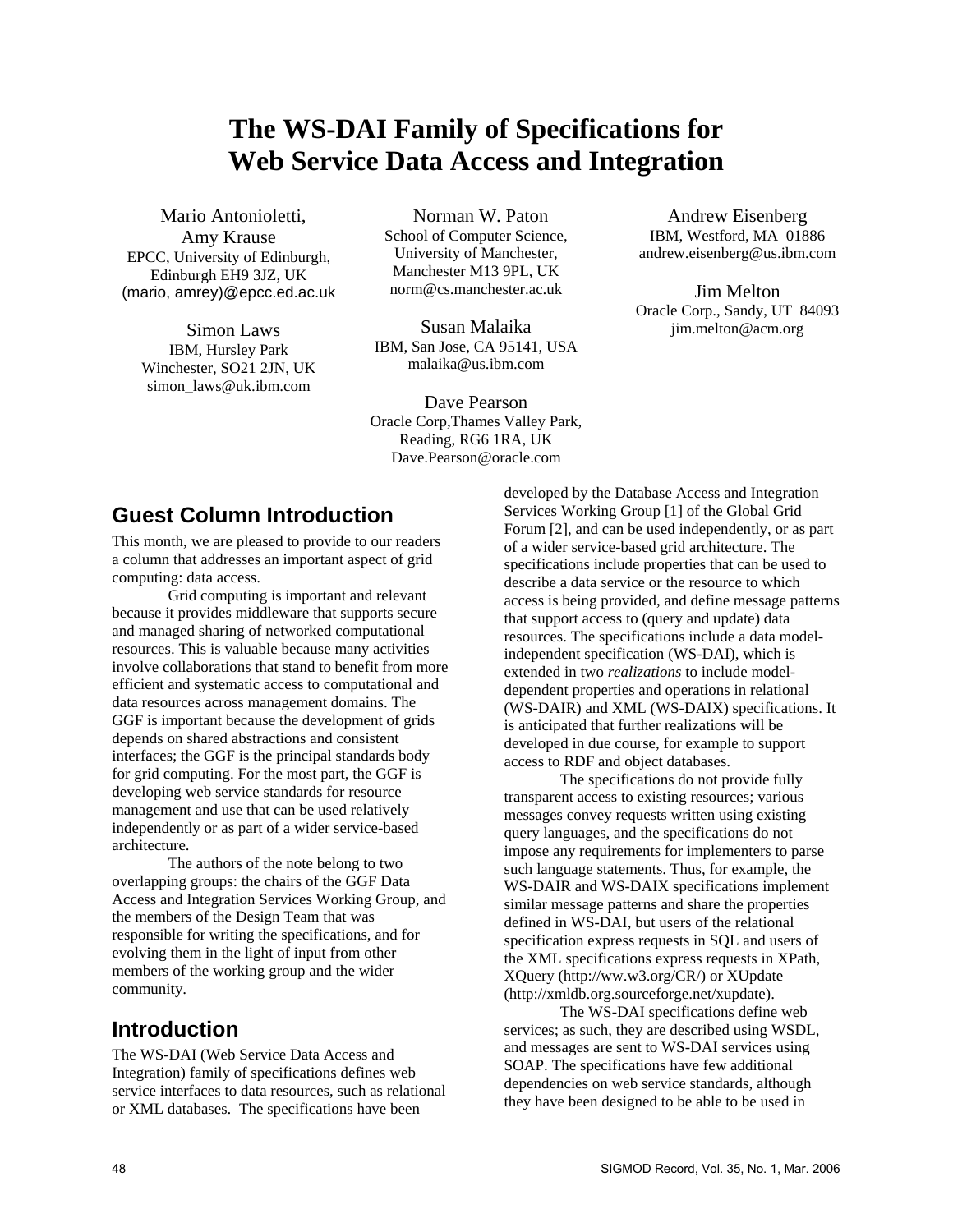conjunction with emerging standards from the grid and web services communities. In particular, the WS-DAI specifications are part of a wide ranging activity to develop the Open Grid Services Architecture (OGSA) [\[3\]](#page-7-2) within the GGF. Data can be expected to exist in many forms in grids [\[4\];](#page-7-3) file access, movement and replication are central to many grid applications, and database systems are widely deployed in grids both for managing application data and for storing information of relevance to the middleware itself [\[5\].](#page-7-4)

Many of the other web service specifications for security (e.g. WS-Security [\[6\]\)](#page-7-5), resource description and identification (e.g. the WS-Resource Framework [\[7\]](#page-7-6)), and transactions (e.g. WS-AtomicTransaction [\[8\]\)](#page-7-7) are likely to be used extensively within service-oriented grids. The current state of play with OGSA is that the first version of a top-level architecture has been defined [\[3\],](#page-7-2) and working groups are developing specifications that fit into the architecture. The WS-DAI specifications [\[9\]](#page-7-8)[\[10\]](#page-7-9)[\[11\]](#page-7-10) form part of the OGSA Data Architecture, which will also include services for data movement, replication and storage management.

## **WS-DAI: A Framework for Data Access and Integration**

The WS-DAI specification defines concepts, properties and messages that can be used in the definition of data services. A *data service* is a web service that implements one or more of the DAIS-WG specified interfaces to provide access to data resources. A *consumer* is an application that exploits the interface provided by a data service to access a data resource.

In principle, a *data resource* represents any system that can act as a source or sink of data. In practice, two kinds of data resource are distinguished in WS-DAI. An *externally managed data resource* is one in which the data is stored using an existing data management system. For example, a relational database of protein sequences stored using an installation of MySQL would be an externally managed data resource. An externally managed data resource:

- 1. Normally has an existence outside the DAIS service.
- 2. Has its lifetime managed in ways that are not specified in the DAIS specifications.

The DAIS-WG specifications do not provide operations for carrying out database administration functions on a database management system; instead they provide access to data managed by such systems using the capabilities of a service-based middleware. We note that the specifications are silent about how a service is implemented, so different properties and operations can be supported in different ways. For example, an *external data management system* could be a centralized database or a federation, and a federation could be constructed using WS-DAI services to access the federated resources.

A Service Managed Data Resource, by contrast:

- 1. Does not normally have an existence outside the service-oriented middleware.
- 2. Has its lifetime managed in ways that are specified in the DAIS specifications.

For example, the result of a query over a protein sequence database could give rise to a result set that contains information on all the proteins found in yeast. Such a result set could be made available as a data resource in its own right through a data service. As such a data resource has been created by a data service, the service is considered to have responsibility for providing access to the data resource and for enabling the destruction of the resource when it is no longer required; messages are provided to support such capabilities.

Following the OGSA naming scheme [\[3\]](#page-7-2), data resources may be identified using *abstract names* or *concrete names*. An *abstract name* is a location-independent persistent name, which is a URI. A *concrete name* specifies the location of a data resource. As such, a single abstract name may be used to refer to a data resource accessible through multiple data services, but the concrete name is specific to the location of the service through which the data resource is being accessed.

In WS-DAI, a concrete name may consist of a combination of a service address plus an abstract name, or it may consist of a WS-Addressing endpoint reference as used in the WS-Resource Framework (WSRF) [\[7\]](#page-7-6). The WSRF specifies both an approach to resource identification in which resources are identified explicitly in the header of a message, and a range of associated behaviors, for example for representing the properties or the lifetime of a resource. In WS-DAI, messages to a data service must include within their SOAP body the abstract name of the resource being accessed by way of the service; where WSRF is being used to identify a data resource, the address to which a message is sent contains enough information to identify the resource within the data service, and the abstract name is also included in the SOAP body only for consistency with non-WSRF data resources. Both approaches are supported because the WSRF family of specifications is only now completing its standardisation process within OASIS (http://www.oasis-open.org/), and the level of adoption it will experience is not yet clear,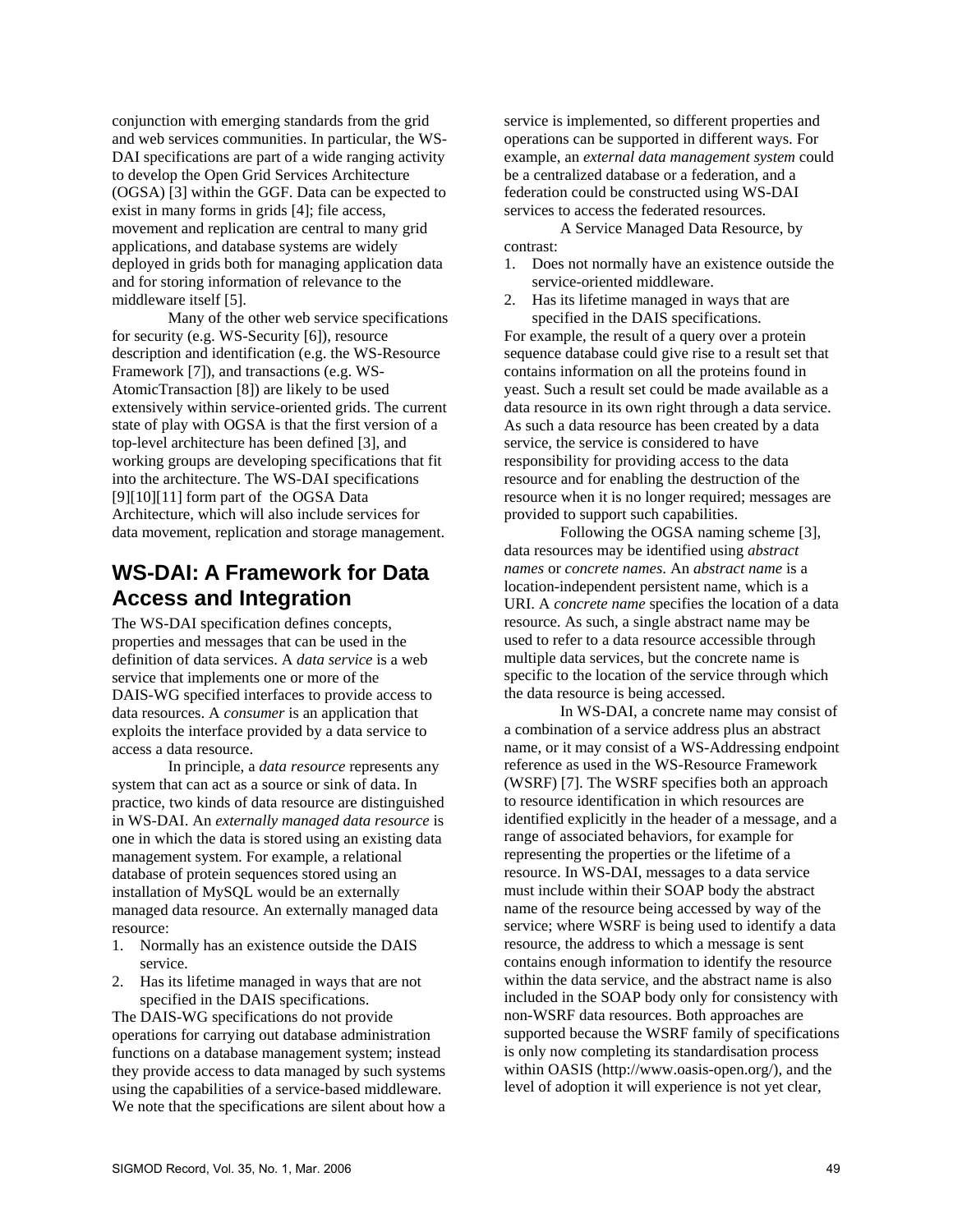partly due to the presence of competing specifications for resource representation.

The properties of a data service and the principal messages that can be sent to a data service form the core of the specification, and are available whether or not data resources are represented using WSRF. Where data resources are represented using WSRF, the functionalities associated with WSRF for soft state lifetime management and fine-grained property access become available for managing the lifetime of (service managed) data resources and for accessing the properties defined in WS-DAI and in the realizations. For non-WSRF resources, properties are only available through retrieval of the entire property document, and lifetime management is restricted to an explicit destruction of the data service-data resource relationship.

### *Properties*

It is important that a consumer of a data service can interrogate the service to: (i) determine whether the service is suitable for use in a given setting; and (ii) obtain the information required to enable valid requests to be sent to the service. To support this, the WS-DAI specification defines a collection of properties and provides a *GetDataResourceProperty-Document* operation, which, given a resource name, returns an XML document that describes all the properties associated with a resource on a service. If the data resource is represented using WSRF, the fine-grained operations provided by WSRF can be used to access the properties individually.

The properties in the WS-DAI specification are applicable to any type of data resource; individual realizations extend the properties listed here to include paradigm-specific features, such as the XML Schemas associated with the collections in an XML database. The following properties are defined for all data services:

- *DataResourceAbstractName:* URI representing the abstract name of the data resource.
- *ParentDataResource:* If this resource was derived from another, this has the abstract name of the parent data resource.
- *DataResourceManagement:* An enumeration indicating if the data resource is *ServiceManaged* or *ExternallyManaged*.
- *DatasetMap:* A mapping between the QName of a message and the URI of a dataset type representing the result types supported for the messages. For example, as there are many different XML representations for relational result sets, this property allows a service provider to indicate to a consumer the representations that the

service can return. A consumer can then specify the format in which data should be returned to them. The dataset URIs are not defined by DAIS.

*ConfigurationMap:* A mapping between the QName of a message and the URI of an expression language. For example, a message which supports XPath queries may support XPath Version 1.0 expressions or XPath Version 2.0 expressions. DAIS does not define new expression languages but wraps those defined by others in DAIS messages. Expression languages are expected to evolve independently of the DAIS specifications. For example, the development of the DAIS specifications has no impact on the further development of the SQL or XQuery specifications. DAIS uses, but does not define, URIs to identify supported expression languages.

Suitably precise identifiers for languages do not always exist. In this regard, it is hoped that vendors and language standards bodies will develop schemes that allow the language supported by a data resource management system to be unambiguously identified.

- *LanguageMap:* A mapping between the QName of a message and the URI of an expression language. For example, a message which supports SQL queries may allow such queries as SQL:1999 expressions or SQL:2003 expressions. DAIS does not define the URIs of supported languages.
- *DataResourceDescription:* A human readable description of a data resource.
- *Readable* and *Writeable:* These properties indicate whether or not the data resource is able to be read from or written to from the data service.
- *ConcurrentAccess:* Has the value true if a data service is able to process more than one message concurrently otherwise it has the value false.
- *TransactionInitiation:* Describes under what circumstances a transaction is initiated in response to messages. The values are as follows: *NotSupported* – does not support transactions; *Automatic* – transaction initiated automatically for the duration of each message; *Manual Transaction* – context under control of the consumer, for example using an existing transaction specification, such as WS-AtomicTransaction [\[8\].](#page-7-7)
- *TransactionIsolation:* describes how transactions behave with respect to other ongoing transactions.
- *ChildSensitiveToParent* and *ParentSensitiveToChild:*  indicates whether a parent or child data resource is sensitive to changes made to the other.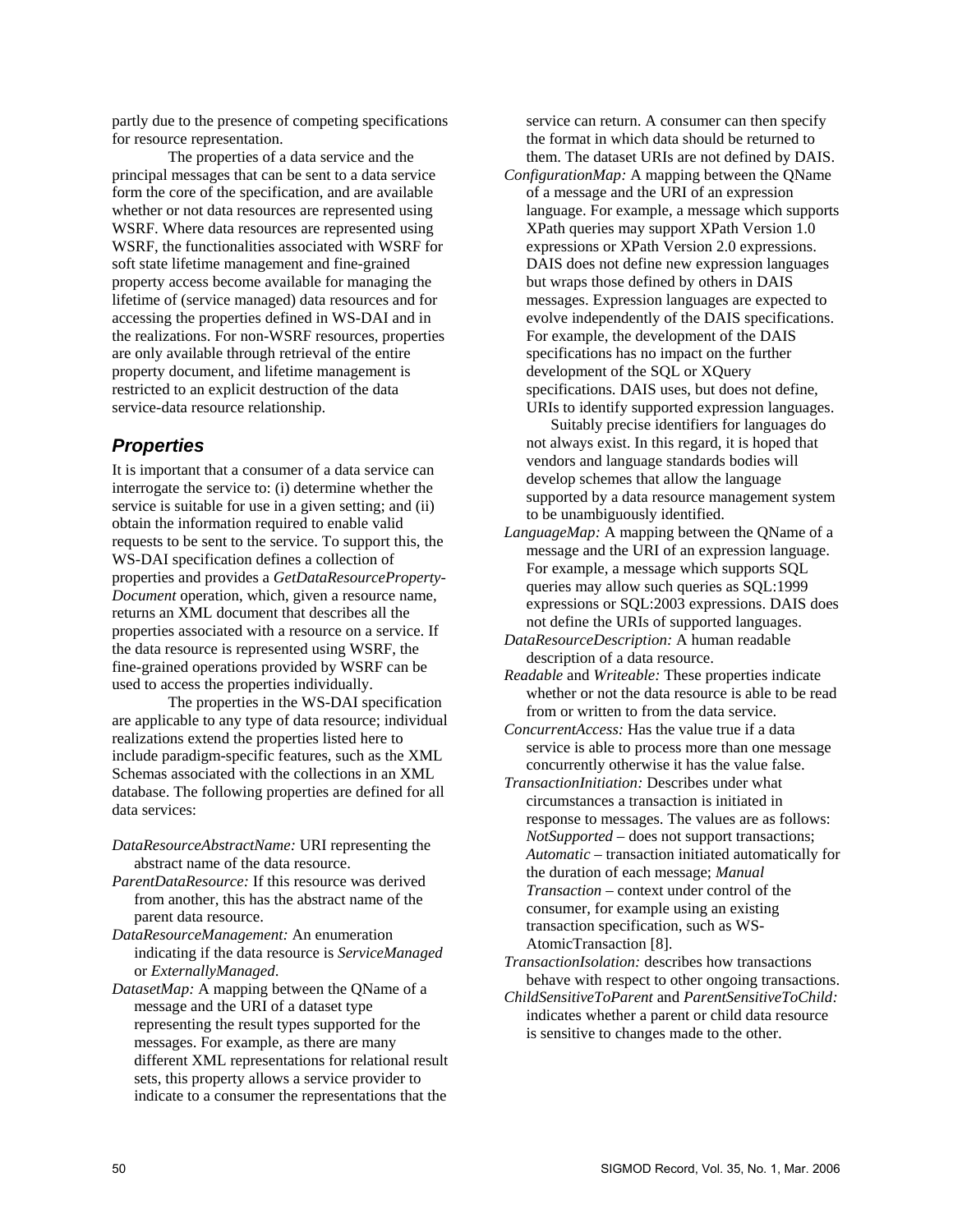### *Direct Access*

The DAIS-WG specifications, for the most part, rely on the existing query facilities of database systems for extracting data from and modifying the contents of data resources. Operations are provided that pass query statements as strings, which in turn are passed on to the underlying data resource management system; as such, the specifications can be seen as defining web service wrappers for the underlying databases.

The WS-DAI specification supports two patterns for obtaining the results of requests directed at a data resource, referred to as *direct data access* and *indirect data access*. Direct data access follows the typical web service type of interaction where a consumer expects the data or status of a query in the response to a request. For example, passing a message containing a SQL query to a data service will result in a response message containing the rowset representing the result of the query as an XML document, as illustrated below.



For direct data access, the WS-DAI specification defines a single query-language-independent message, and a template for realizations to follow in defining language-dependent operations.

## Generic Query

A message for passing generic queries to a data resource. The actual query language payload is implicit in the QName of the message, and is specified by a *LanguageMap* property. Operation descriptions are not given in WSDL here; the WSDL is provided in the specification [\[9\].](#page-7-8) The following terminology is used to indicate multiplicity in the examples below: a "*?"* indicates that a parameter is optional; "*\*"* denotes 0 or more; "*+"* denotes one or more; and no modifiers signifies that one such element must be present.

#### Input. *GenericQueryRequest*:

- 1. *DataResourceAbstractName*: abstract name of the target resource.
- 2. *DatasetFormatURI*: An element that can be used to define the type of the response message. This element must contain a URI from the set that appears in the *MessageDatasetMap* properties defined by the data service. When only one URI is advertised this element may be omitted, in which case the format of the response message will follow that of the type reference by the advertised value.
- 3. *GenericExpression*: the query expression document.

#### Output. *GenericQueryResponse*:

- 1. The *DatasetFormatURI* used to format the response.
- 2. The response document formatted according to *DatasetFormatURI*

*GenericQuery* is an extensibility point for a service; the specifications are not prescriptive with regard to the languages that might be supported in different contexts, and thus, like other extensibility points, interoperability is traded for flexibility.

## Query Template

The WS-DAI specification does not provide any query-language-specific operations; these are the responsibility of the realizations. Rather, WS-DAI defines a structure for direct data access request messages that is followed by the realizations. The structure is as follows:

```
<RequestMessage> 
   <wsdai:DataResourceAbstractName/> 
   <wsdai:DatasetFormalURI/>? 
   <RequestDocument/> 
</RequestMessage>
```
The elements within the template are as follows:

- 1. *RequestMessage*: This is the root element for a request message. The type of this element is specific to each message. For example, the relational realization defines *SQLExecuteRequest* as a *RequestMessage*.
- 2. *DataResourceAbstractName*: abstract name of the target resource
- 3. *DatasetFormatURI*: as in Generic Query.
- 4. *RequestDocument*: The request statement. The structure of this document is specific to the statement being used. For example, the relational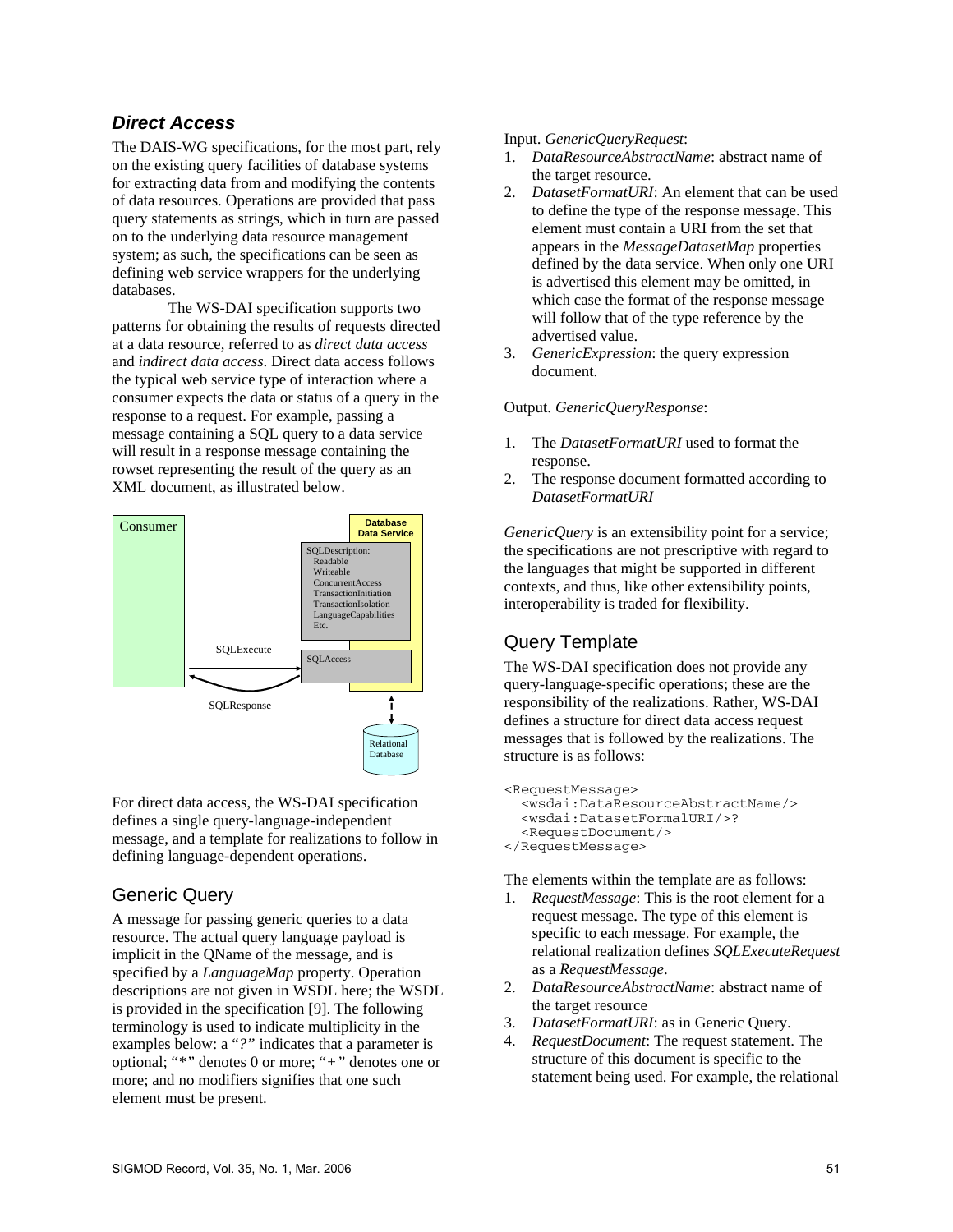realization defines a *SQLExpression* element as a *RequestDocument*.

The structure of a direct access response message is:

```
<ResponseMessage> 
   <wsdai:DatasetFormat/> 
   <wsdai:DatasetData> 
     Data formatted according to the 
     DatasetFormatURI goes here. 
   </wsdai:DatasetData> 
</ResponseMessage>
```
#### *Indirect Access*

Indirect data access essentially implements the factory pattern, whereby the result of a request is not returned directly to the user, but rather made available as a data resource in its own right, for access through a data service. The consumer thus gets an end-point reference in the response message through which the data may be accessed. The WS-DAI specification does not define any generic indirect access operations, but it defines a template that must be followed by the realizations that implement this type of operation.

To see an example of indirect access usage we thus turn to the relational realization example.



A consumer sends a *SQLExecuteFactory* message to a *Relational Data Service*. As a result of the message, the data service makes available a service managed *Response Data Resource* through a *SQL Response Data Service*. The result of the *SQLExecuteFactory* message is the concrete name of the associated *Response Data Resource*. Subsequent messages from the same consumer, or a different

consumer, can be used to access the contents of the *Response Data Resource*.

This pattern has been introduced into the DAIS-WG specifications in part to support third party delivery (and also to avoid unnecessary data movement). The specifications support third-partypull delivery directly – a consumer *C1* can invoke a *SQLExecuteFactory* operation and pass the concrete name of the result data resource to consumer *C2*, which can then access the result directly, avoiding the need to transfer the result to *C2* via *C1*. Other patterns of third party delivery, such as third-partypush delivery, are expected to be supported by implementing portTypes from OGSA data movement services on the data services used to provide access to the results of factory operations.

As in the case of direct data access, the specification defines a template that is implemented by the realizations. The structure of a message implementing the factory pattern is:

```
<RequestMessage> 
   <wsdai:DataResourceAbstractName/> 
   <wsdai:PortTypeQName/>? 
   <wsdai:ConfigurationDocument/>? 
   <wsdai:PreferredTargetService/>? 
   <RequestDocument/> 
</RequestMessage>
```
The components of the template are as follows:

- 1. *RequestMessage*: This is the root element for a request message. The type of this element is message-specific. For example, the relational realization defines *SQLExecuteFactoryRequest* as a RequestMessage.
- 2. *DataResourceAbstractName*: The abstract name of the target resource.
- 3. *PortTypeQName*: The QName of the port type that the resulting resource will be accessed through. This must correspond to one of the QNames defined in the *ConfigurationMap* property of the service. If no *PortTypeQName* is specified the port type specified by the first *ConfigurationMap* property is assumed.
- 6. *RequestDocument*: This is the request part of the message. The structure of this document is message-specific. For example, the relational realization defines a *SQLExpression* element as a *RequestDocument*.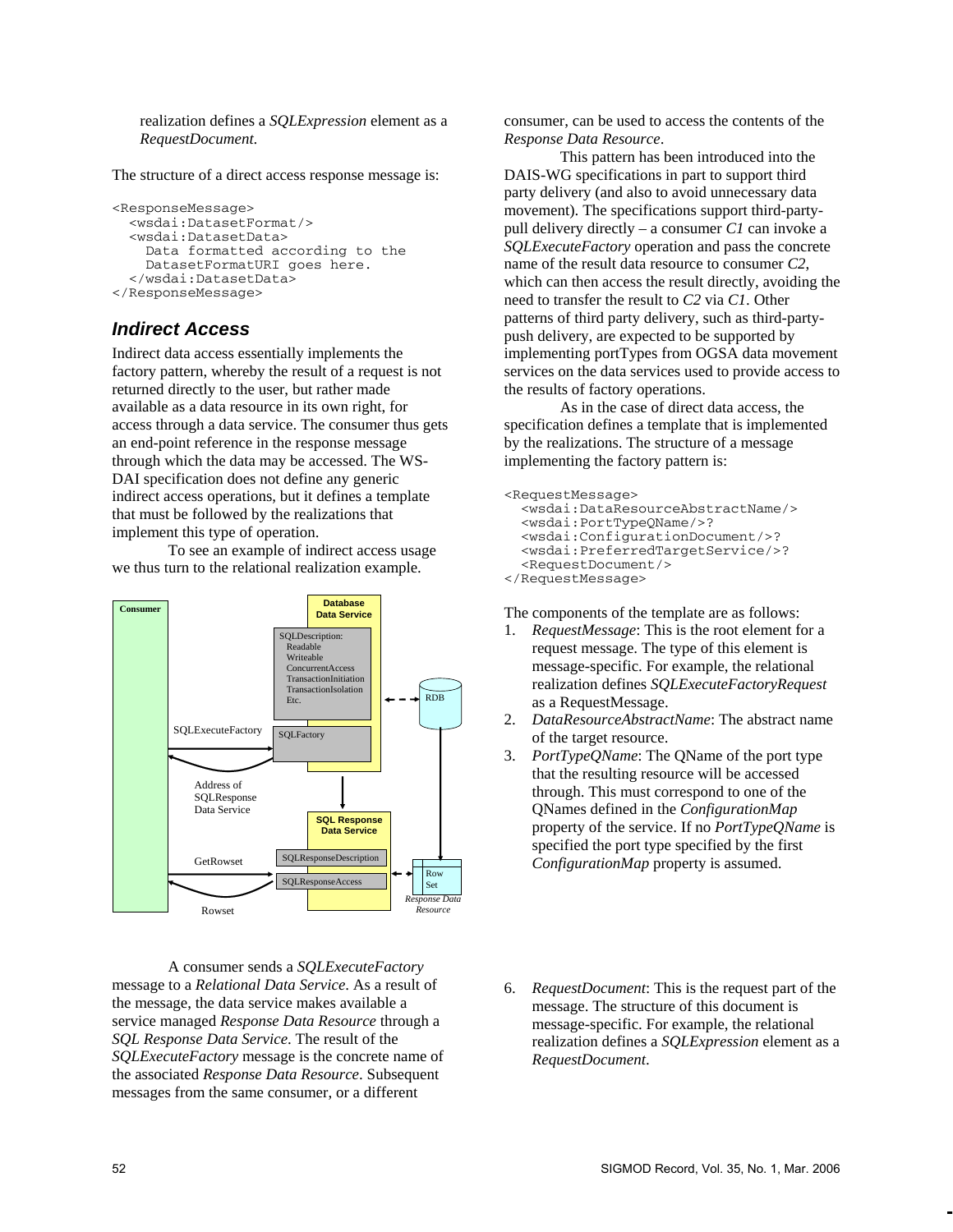The structure of the factory pattern response message is:

```
<wsdai:DataResourceAddressList> 
   <wsa:EndPointReference> 
     <wsa:ReferenceParameters> 
      <wsdai:DataResourceAbstractName/>? 
     </wsa:ReferenceParameters> 
   </wsa:EndPointReference>* 
</wsdai:DataResourceAddressList>
```
The components of the template are as follows:

- 1. *wsdai:DataResourceAddress*: This is the root element for the response message. For example, the relational realization defines a *SQLExecuteFactoryResponse* element.
- 2. *wsa:EndPointReference*: A list of end points of the service(s) that provide access to the newly created data resource(s). The EPR *ReferenceParameters* element contains the abstract name of the data resource to which the address refers.

## **WS-DAIR: The Relational Realization**

The relational realization [\[10\]](#page-7-9) extends the properties defined in WS-DAI, instantiates the templates for direct and indirect data access, and defines interfaces for accessing the results of requests directed at a relational data service. The relational realization builds on the SQL standard throughout.

## *Properties*

A relational data service defines a single additional property, namely *CIMDescription*: the description of the database accessible through the service, described using the model of the Database Technical Committee of the Distributed Management Task Force (DMTF – http://www.dmtf.org).

## *Direct Access*

The *SQLExecute* operation directs a SQL statement to a relational data resource, instantiating the template defined in WS-DAI.

Input: *SQLExecuteRequest*. The elements are as defined in the WS-DAI direct access template, where the *RequestDocument* becomes *SQLExpression* which contains the actual SQL query plus optional parameters.

Output: *SQLExecuteResponse*.

1. *DatasetFormatURI*: The format in which the data is being returned.

- 2. *DatasetData*: Any data returned in response to a query.
- 3. *SQLUpdateCount\**: The number of rows that were affected by an SQL update if this was the type of SQL statement used.
- 4. *SQLOutputParameter\**: Any output from a SQL stored procedure output parameter.
- 5. *SQLReturnValue?*: The return value from any stored procedure.
- 6. *SQLCommunicationsArea+*: Any output from the SQL Communications Area.

The following is an example of an input message to *SQLExecuteRequest*:

```
<SQLExecuteRequest> 
   <DataResourceAbstractName> 
      urn:dais:dataresource27 
   </DataResourceAbstractName> 
   <SQLExpression> 
     <Expression> 
       SELECT * FROM P 
    </Expression> 
   </SQLExpression> 
</SQLExecuteRequest>
```
## *Indirect Access*

The *SQLExecuteFactory* operation directs a SQL statement to a relational data resource, instantiating the template defined in WS-DAI. As such, the result of the SQL statement is made available to the consumer as a data resource by way of a data service.

Input: *SQLExecuteFactoryRequest*. The elements are as defined in the WS-DAI indirect access template, where the *RequestDocument* becomes *SQLExpression*.

Output: *SQLExecuteFactoryResponse*. A list of addresses of the data resources for the result(s).

The following is a fragment of an example *SQLExecuteFactoryRequest*, which includes both the query and the properties used to configure the data service that will provide access to the result:

```
<SQLExecuteFactoryRequest> 
   <DataResourceAbstractName> 
   urn:dais:mydataresource1234 
   </DataResourceAbstractName> 
   <PortTypeQName> 
       dair:SQLResponsePT 
   </PortTypeQName> 
   <ConfigurationDocument> 
     <Readable>true</Readable> 
     <Writeable>false</Writeable> 
     <ConcurrentAccess> 
       false 
     </ConcurrentAccess> 
     <TransactionInitiation> 
       NotSupported
```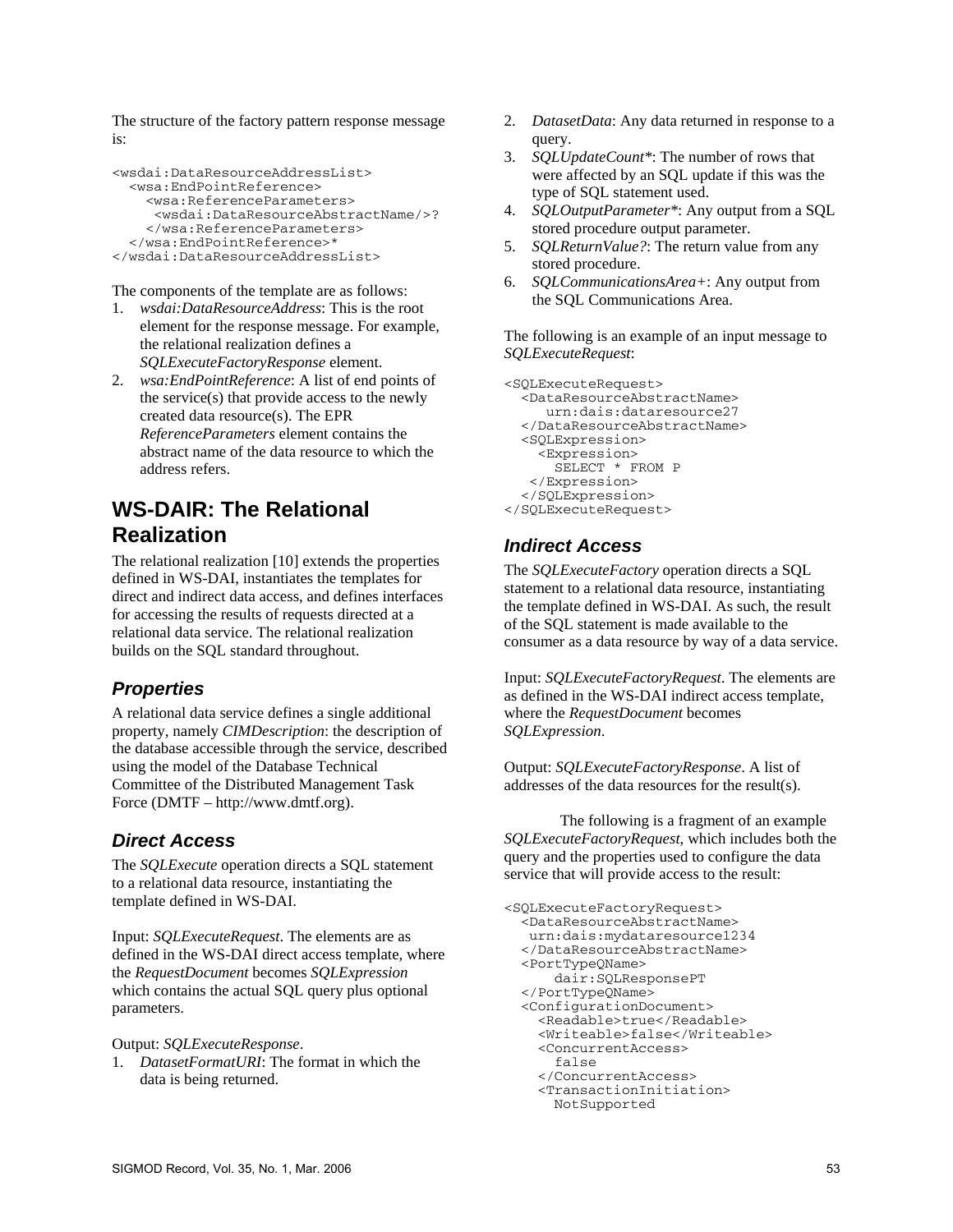```
 </TransactionInitiation> 
 … 
 </ConfigurationDocument> 
   <SQLExpression> 
     <Expression> 
      SELECT * FROM P 
     </Expression> 
   </SQLExpression> 
</SQLExecuteFactoryRequest>
```
Although the DAIS-WG specifications allow other interfaces to be used to provide access to the results of a *SQLExecuteFactoryRequest*, the *SQLResponse* and *SQLRowset* data services have been defined for this purpose.

## **SQLResponse**

A *SQLExecuteFactoryRequest* may return the concrete address of a data resource based on the result of any SQL statement. As such, the *SQLResponse* data service provides properties that describe the actual result and operations for accessing those results.

Space does not allow a detailed description to be provided, but the names of the properties are fairly self-explanatory, and are: *NumberOfSQLRowSets*, *NumberOfSQLUpdateCounts*, *NumberOfSQLReturnValues*, *NumberOfSQLOutputParameters* and *NumberOfSQLCommunicationsAreas*. Associated with these properties are a

collection of data access operations, namely *GetSQLResponseItem*, *GetSQLRowSet*, *GetSQLUpdateCount*, *GetSQLReturnValue*, *GetSQLOutputParameter* and *GetSQLCommunicationsArea*.

In a third-party pull data delivery, the results of a query can be obtained by a consumer using the collection of operations defined in *SQLResponse*.

## **SQLRowSet**

A *SQLRowSet* data service essentially provides access to a single table. It has the properties: *AccessMode*, which indicates if the rowset can be read only sequentially or whether access by position is supported; and *NumberOfRows*, which indicates how many tuples are stored in the rowset. An operation, *GetTuples*, provides access to a group of tuples from the rowset, indexed by position.

## **WS-DAIX: The XML Realization**

The XML realization [\[11\]](#page-7-10) extends the properties defined in WS-DAI, instantiates the templates for direct and indirect data access, and defines interfaces for accessing the results of requests directed at a

XML data service. Space restrictions preclude a fuller description of WS-DAIX here, but it follows a similar pattern to that described for WS-DAIR. Key features include: properties and operations for manipulating collections of documents, direct and indirect access using both XQuery and XPath, and data modification using XUpdate.

## **Conclusions**

The development of standards for accessing databases from programming languages is well established, and has saved countless hours of developer effort though improved portability and interoperability. Such standards are widely deployed for relational databases, where Embedded SQL is part of the SQL standards process (ISO/IEC 9075 at http://www.iso.org/) and  $\overline{\text{IDBC}}^{\textcircled{\tiny{\textregistered}}\text{}}$  is part of the Java Community Process (http://jcp.org/en/jsr/ detail?id=054). Programming language APIs used to access XML databases are less well established, although several native XML database systems support XML:DB (http://xmldb-org.sourceforge.net/xapi/), and the development of the XQJ standard within the Java Community Process is now well advanced (http://www.jcp.org/en/jsr/ detail?id=225). The WS-DAI family of specifications should bring similar benefits to service-based computing, by making data resources available though consistent WSDL interfaces. Benefits that result from the provision of data access standards as web services include: (i) no need to deploy database connectivity software on clients; (ii) seamless integration with other web service standards, for example, for security, transaction management and data movement.

The argument here is not that databases should always, or even normally, be made available in a service-based setting using the interfaces described in this paper; indeed most access to databases in service-based applications will be completely transparent, hidden behind domainspecific services. However, at some level in any distributed application it becomes necessary to direct requests at resources, whether data or computational resources. Service-oriented grid middleware seeks to make the secure and coordinated interaction with distributed computational resources more systematic, more consistent and more compositional, and thus more cost effective. The WS-DAI family of standards seeks to contribute to this process by making databases first class citizens in service-based grids. At the time of writing, the specifications have been submitted by the DAIS-WG to the public comment phase of the GGF standardization process; as such it is anticipated that the specifications will be refined in